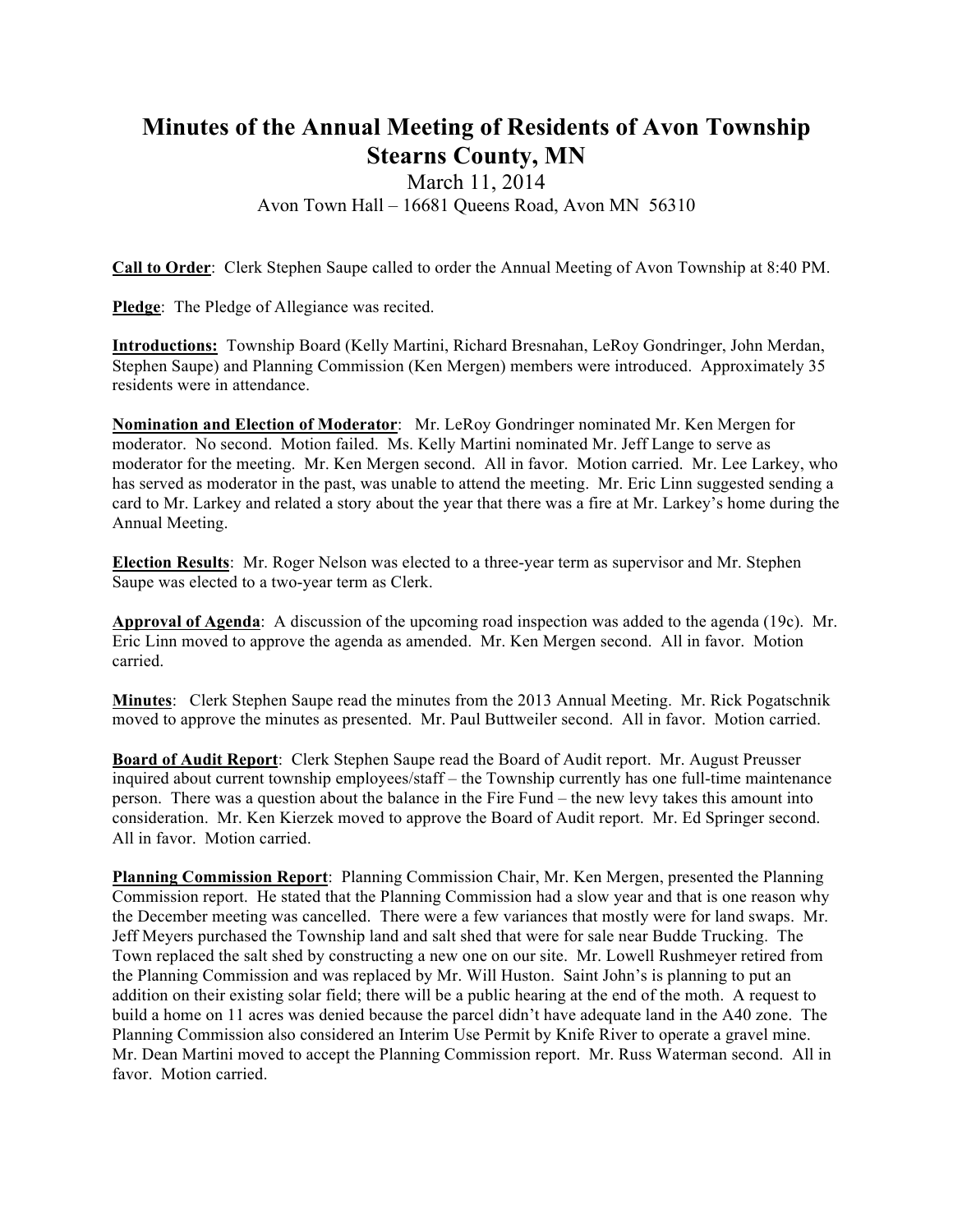**Joint Planning Board Report**: Supervisor Richard Bresnahan presented the Joint Planning Board report. There were two meetings this year to discuss issues pertaining to the joint annexation area. The Board handled a few property boundary adjustments. The Wellhead Protection Plan for the City of Avon is nearly finished and public hearings will be held. There are about five years remaining in the Joint Powers agreement between the City and Township. Mr. Earl Sadlowsky moved to accept the Joint Planning Commission report. Mr. Paul Buttweiler second. All in favor. Motion carried.

**Fire Department Report**: Mr. Joel Richter, Fire Chief, presented the Fire Department Report. Chief Richter recently began this position after serving 11 years as Assistant Fire Chief. He reported that during the past year the department responded to 33 medical and 8 fire calls in the Township that required 565 hours of service. He also reported that the department holds two monthly meetings, all trucks and equipment are paid for, and the service plans to maintain a force of 25 members. Three of the members have more than 25 years of experience. Following the report, Supervisor Richard Bresnahan presented a Certificate of Appreciation to the previous fire chief, Eric Linn, for his long and outstanding service to our community.

**Road Report:** Supervisor John Merdan presented the Road Report. The Township tarred 135<sup>th</sup> Ave this year and the cost was shared with St. Wendel Township. We continue to cut brush in the right-of-way and plan on spraying this summer. Contact the Clerk to opt out of spraying. The Township plans to alert residents when spraying will occur through the website and email. Several roads were routed and rubberized including Sunnyfield Circle, Two Rivers Road, St. Anna Road, 182<sup>nd</sup> Avenue, Norman Road, Queens Road, 355<sup>th</sup> St., 365<sup>th</sup> Street, and 370<sup>th</sup> Street. The Township purchased a pickup plow for cul-desacs and other uses. We will do our own roadside mowing this year. A salt shed was constructed on our site. Mr. Rick Pogatschnick moved to approve the Road Report. Mr. Dean Martini second. All in favor. Motion carried.

**Appropriation of Township Budget for 2014**: The proposed budget for 2015 was presented. The Supervisors recommend a 2015 levy of \$424,100, which is the same as the past few years. Mr. Russ Waterman moved to approve the Town budget recommended by the Supervisors. Ms. Kelly Martini second. All in favor. Motion carried.

**Levy Approval for 2015**: Mr August Preusser moved to approve a General Revenue levy of \$153,900 for 2015. Ms. Kelly Martini second. All in favor. Motion carried. Mr. Joe Lang moved to approve a Road & Bridge levy of \$196,700 for 2015. Mr. Dick Fisher second. All in favor. Motion carried. Ms. Kelly Martini moved to approve a Fire Fund levy of \$63,500 for 2015. Mr. Paul Buttweiler second. All in favor. Motion carried. Mr. Dean Martini moved to approve a Capital Reserve levy of \$10,000 for 2015. Ms. Kelly Martini second. All in favor. Motion carried. Mr. Russ Waterman moved to approve a Total levy for 2015 of \$424,100. Mr. Paul Buttweiler second. All in favor. Motion carried.

**Official Posting Places & Newspaper**: Mr. Ken Mergen moved that the Township Hall, *Dahlin's* and *The Store* be the legal posting places. Mr. Joe Lang second. All in favor. Motion carried. Mr. Ken Mergen moved that the *Albany Enterprise* be the legal newspaper for the Town. Mr. Dick Fisher second. All in favor. Motion carried.

**Poll Hours & Annual Meeting:** Mr. Joe Lang moved to hold the Annual Town Election at the Avon Township Hall on the second Tuesday of March from  $2:00 - 8:00$  PM and the Annual Meeting on the same day at 8:30 PM. Ms. Sue Rushmeyer second. All in favor. Motion carried.

**Memorials & Awards Funding** – Mr. Stanley Streit moved to allow the Supervisors to spend a maximum of \$250 on awards, memorials and recognition. Mr. Dick Fisher second. Motion carried. One opposed.